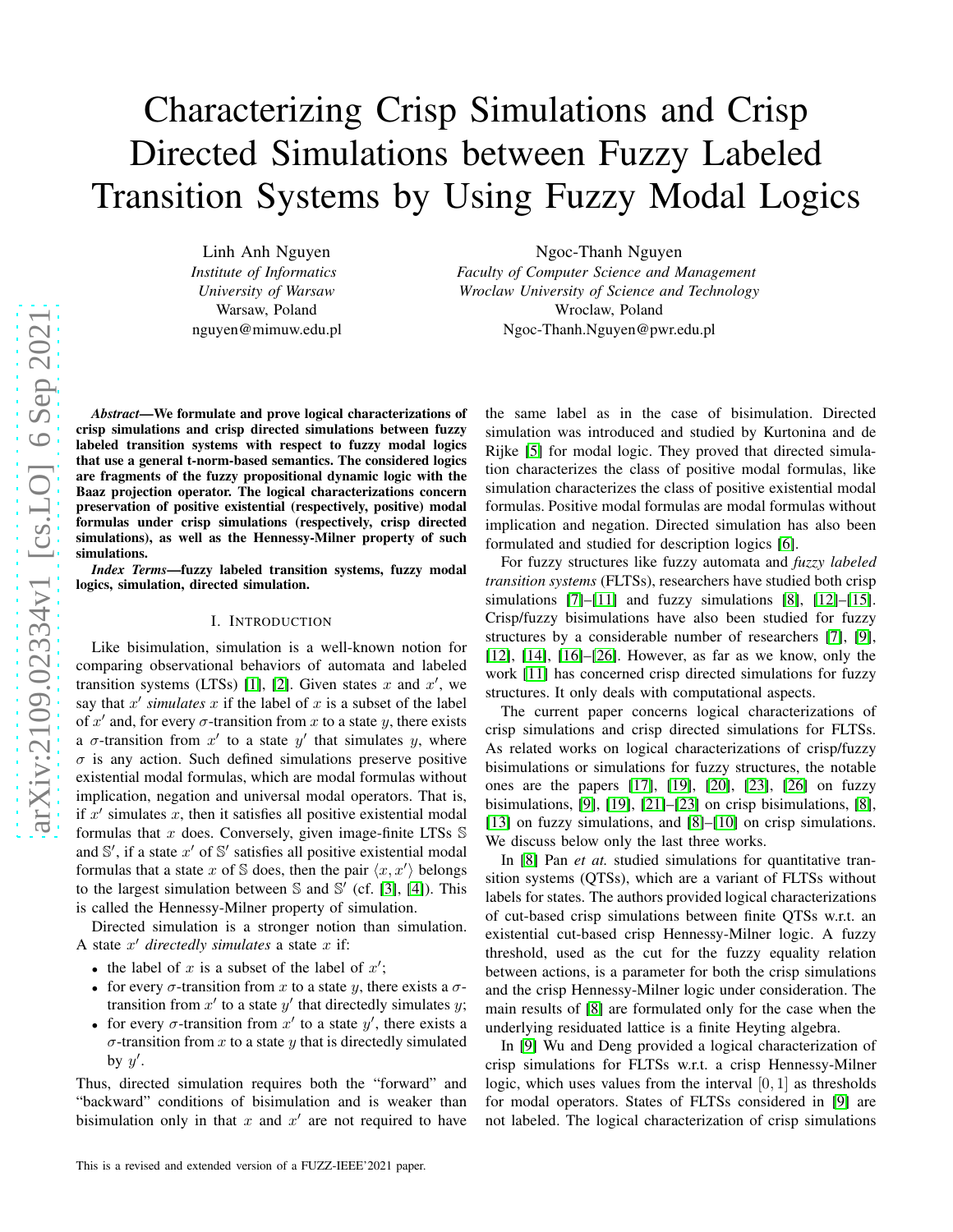provided in [9] is the Hennessy-Milner property formulated w.r.t. a crisp modal logic with a minimal set of constructors, namely with ⊤,  $\wedge$  and  $\langle a \rangle_p$ , where a is an action and  $p \in [0, 1]$ .

In [\[10\]](#page-7-15) Nguyen introduced and studied cut-based crisp simulations between fuzzy interpretations in fuzzy description logics under the Zadeh semantics. He provided results on preservation of information under such simulations and the Hennessy-Milner property of such simulations w.r.t. fuzzy description logics under the Zadeh semantics.

As seen from the above discussion, logical characterizations of crisp simulations studied in [8], [9] are formulated w.r.t. *crisp* modal logics, whereas logical characterizations of crisp simulations studied in [\[10\]](#page-7-15) are formulated w.r.t. fuzzy description logics under the *Zadeh* semantics. In addition, crisp simulations studied in [8], [\[10\]](#page-7-15) are cut-based and, indeed, a form of fuzzy simulations. There was the lack of logical characterizations of crisp simulations between fuzzy structures w.r.t. *fuzzy* modal/description logics that use a *residuated lattice* or a *t-norm-based* semantics. Furthermore, logical characterizations of crisp/fuzzy directed simulations between fuzzy structures have not yet been studied.

In this paper, we formulate and prove logical characterizations of crisp simulations and crisp directed simulations between FLTSs w.r.t. *fuzzy* modal logics that use a general *tnorm-based* semantics. The considered logics are fragments of the fuzzy propositional dynamic logic with the Baaz projection operator ( $fPDL_{\wedge}$ ). The logical characterizations concern preservation of positive existential (resp. positive) modal formulas under crisp simulations (resp. crisp directed simulations), as well as the Hennessy-Milner property of such simulations.

The rest of this paper is structured as follows. Section [II](#page-1-0) contains definitions about fuzzy sets, fuzzy operators, FLTSs and  $fPDL_{\wedge}$ . In Section [III](#page-2-0) (resp. [IV\)](#page-4-0), we define crisp simulations (resp. crisp directed simulations) between FLTSs, formulate and prove their logical characterizations w.r.t. the positive existential (resp. positive) fragments of  $fPDL<sub>\wedge</sub>$ . Conclusions are given in Section [V.](#page-7-16)

## II. PRELIMINARIES

### <span id="page-1-0"></span>*A. Fuzzy Sets and Fuzzy Operators*

A *fuzzy subset* of a set X is a function  $f: X \to [0, 1]$ . Given a fuzzy subset f of X,  $f(x)$  for  $x \in X$  means the fuzzy degree of that x belongs to the subset. For  $\{x_1, \ldots, x_n\} \subseteq X$ and  $\{a_1, \ldots, a_n\} \subset [0, 1]$ , we write  $\{x_1 : a_1, \ldots, x_n : a_n\}$ to denote the fuzzy subset f of X such that  $f(x_i) = a_i$  for  $1 \leq i \leq n$  and  $f(x) = 0$  for  $x \in X \setminus \{x_1, \ldots, x_n\}$ . Given fuzzy subsets f and g of a set X, we write  $f \leq g$  to denote that  $f(x) \leq g(x)$  for all  $x \in X$ . A fuzzy subset of  $X \times Y$  is called a *fuzzy relation* between X and Y .

An operator  $\otimes$  :  $[0, 1] \times [0, 1] \rightarrow [0, 1]$  is called a *t-norm* if it is commutative and associative, has 1 as the neutral element, and is increasing w.r.t. both the arguments. If  $L = [0, 1]$ ,  $\otimes$  is a left-continuous t-norm and  $\Rightarrow$  :  $[0,1] \times [0,1] \rightarrow [0,1]$  is the operator defined by  $(x \Rightarrow y) = \sup\{z \mid z \otimes x \leq y\}$ , then  $\Rightarrow$ is called the *residuum* of  $\otimes$ .

The three well-known t-norms named after Gödel, Łukasiewicz and product are specified below:

$$
x \otimes_G y = \min\{x, y\},
$$
  
\n
$$
x \otimes_L y = \max\{0, x + y - 1\},
$$
  
\n
$$
x \otimes_P y = x \cdot y.
$$

The corresponding residua are specified below:

$$
x \Rightarrow_G y = \text{if } x \le y \text{ then } 1 \text{ else } y,
$$
  
\n
$$
x \Rightarrow_E y = \min\{1, 1 - x + y\},
$$
  
\n
$$
x \Rightarrow_P y = \text{if } x \le y \text{ then } 1 \text{ else } y/x.
$$

From now on, let  $\otimes$  be an arbitrary left-continuous t-norm and  $\Rightarrow$  be its residuum. It is known that  $\Rightarrow$  is decreasing w.r.t. the first argument and increasing w.r.t. the second argument. Furthermore,  $(x \Rightarrow y) = 1$  iff  $x \leq y$ .

Let  $\Delta : [0,1] \times [0,1] \rightarrow [0,1]$  be the operator defined by  $\Delta x = ($ if  $x = 1$  then 1 else 0).

## *B. Fuzzy Labeled Transition Systems*

Let  $\Sigma_A$  be a non-empty set of actions and  $\Sigma_L$  a non-empty set of state labels. We use  $\varrho$  to denote an element of  $\Sigma_A$  and p to denote an element of  $\Sigma_L$ .

An FLTS is a triple  $\mathbb{S} = \langle S, \delta, L \rangle$ , where S is a nonempty set of *states*,  $\delta$ :  $S \times \Sigma_A \times S \rightarrow [0,1]$  is called the *transition function*, and  $L : S \to (\Sigma_L \to [0, 1])$  is called the *state labeling function.* For  $x, y \in S$ ,  $\varrho \in \Sigma_A$  and  $p \in \Sigma_L$ ,  $\delta(x, \varrho, y)$  means the fuzzy degree of that there is a transition of the action  $\rho$  from the state x to the state y, whereas the fuzzy subset  $L(x)$  of  $\Sigma_L$  is the label of x and  $L(x)(p)$  means the fuzzy degree of that  $p$  belongs to the label of  $x$ .

An FLTS  $\mathbb{S} = \langle S, \delta, L \rangle$  is *image-finite* if, for every  $x \in S$ and  $\rho \in \Sigma_A$ , the set  $\{y \mid \delta(x, \rho, y) > 0\}$  is finite. It is *finite* if S,  $\Sigma_A$  and  $\Sigma_L$  are finite.

#### *C. Fuzzy PDL with the Baaz Projection Operator*

We use  $\langle \Sigma_A, \Sigma_L \rangle$  as the signature for the logical languages considered in this article. By  $fPDL_{\triangle}$  we denote the fuzzy propositional dynamic logic with the Baaz projection operator. *Programs* and *formulas* of  $fPDL<sub>\wedge</sub>$  over the signature  $\langle \Sigma_A, \Sigma_L \rangle$  are defined as follows:

- actions from  $\Sigma_A$  are programs of  $fPDL_\triangle$ ,
- if  $\alpha$  and  $\beta$  are programs of  $fPDL_{\wedge}$ , then  $\alpha \circ \beta$ ,  $\alpha \cup \beta$ and  $\alpha^*$  are also programs of  $fPDL_{\triangle}$ ,
- if  $\varphi$  is a formula of  $fPDL_{\triangle}$ , then  $\varphi$ ? is a program of  $fPDL_{\triangle}$ ,
- values from the interval [0, 1] and propositions from  $\Sigma_L$ are formulas of  $fPL_{\triangle}$ ,
- if  $\varphi$  and  $\psi$  are formulas of  $fPDL_{\triangle}$  and  $\alpha$  is a program of  $fPDL_{\triangle}$ , then  $\triangle \varphi$ ,  $\varphi \wedge \psi$ ,  $\varphi \vee \psi$ ,  $\varphi \rightarrow \psi$ ,  $[\alpha] \varphi$  and  $\langle \alpha \rangle \varphi$  are formulas of  $f P D L_{\triangle}$ .

Note that we ignore negation, as a formula  $\neg \varphi$  is usually defined to be  $\varphi \to 0$ .

<span id="page-1-1"></span>Given a finite set  $\Gamma = {\varphi_1, \ldots, \varphi_n}$  of formulas with  $n \geq 0$ , we define  $\bigwedge \Gamma = \varphi_1 \wedge \ldots \wedge \varphi_n \wedge 1$ .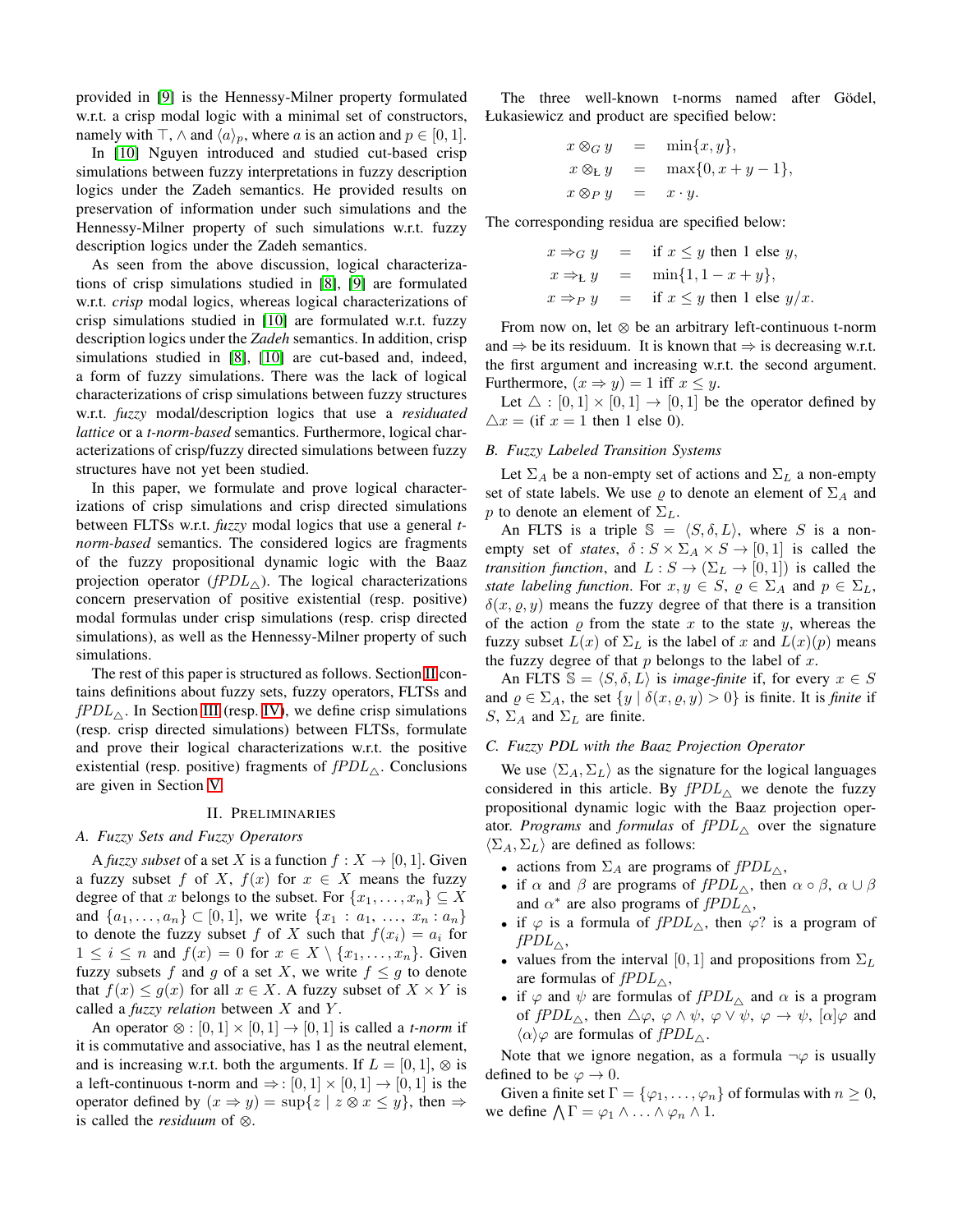*Definition 1:* Treating an FLTS  $\mathbb{S} = \langle S, \delta, L \rangle$  as a fuzzy Kripke model, a program  $\alpha$  is interpreted in S as a fuzzy relation  $\alpha^{s}: S \times S \rightarrow [0, 1]$ , whereas a formula  $\varphi$  is interpreted in S as a fuzzy subset  $\varphi^{\mathbb{S}}: S \to [0, 1]$ . The functions  $\alpha^{\mathbb{S}}$  and  $\varphi^{\mathbb{S}}$  are specified as follows.

$$
\varrho^{\mathbb{S}}(x, y) = \delta(x, \varrho, y)
$$
\n
$$
(\varphi?)^{\mathbb{S}}(x, y) = (\text{if } x = y \text{ then } \varphi^{\mathbb{S}}(x) \text{ else } 0)
$$
\n
$$
(\alpha \circ \beta)^{\mathbb{S}}(x, y) = \sup \{\alpha^{\mathbb{S}}(x, z) \otimes \beta^{\mathbb{S}}(z, y) \mid z \in S\}
$$
\n
$$
(\alpha \cup \beta)^{\mathbb{S}}(x, y) = \max \{\alpha^{\mathbb{S}}(x, y), \beta^{\mathbb{S}}(x, y)\}
$$
\n
$$
(\alpha^*)^{\mathbb{S}}(x, y) = \sup \{\bigotimes \{\alpha^{\mathbb{S}}(x_i, x_{i+1}) \mid 0 \le i < n\}
$$
\n
$$
n \ge 0, x_0, \dots, x_n \in S,
$$
\n
$$
x_0 = x, x_n = y\}
$$
\n
$$
\alpha^{\mathbb{S}}(x) = a
$$
\n
$$
\beta^{\mathbb{S}}(x) = L(x, p)
$$
\n
$$
(\Delta \varphi)^{\mathbb{S}}(x) = (\text{if } \varphi^{\mathbb{S}}(x) = 1 \text{ then } 1 \text{ else } 0)
$$
\n
$$
(\varphi \wedge \psi)^{\mathbb{S}}(x) = \min \{\varphi^{\mathbb{S}}(x), \psi^{\mathbb{S}}(x)\}
$$
\n
$$
(\varphi \rightarrow \psi)^{\mathbb{S}}(x) = (\varphi^{\mathbb{S}}(x) \Rightarrow \psi^{\mathbb{S}}(x))
$$
\n
$$
([\alpha]\varphi)^{\mathbb{S}}(x) = [\alpha^{\mathbb{S}}(x, y) \Rightarrow \varphi^{\mathbb{S}}(y)] \quad y \in S\}
$$
\n
$$
(\langle \alpha \rangle \varphi)^{\mathbb{S}}(x) = \sup \{\alpha^{\mathbb{S}}(x, y) \otimes \varphi^{\mathbb{S}}(y) \mid y \in S\}.
$$

## <span id="page-2-0"></span>III. CRISP SIMULATIONS BETWEEN FLTSS AND THEIR LOGICAL CHARACTERIZATIONS

In this section, we first recall crisp simulations between FLTSs, then define the positive existential fragments  $fPDL_{\triangle}^{\exists}$ and  $fK^{\exists,0}_{\triangle}$  of  $fPDL_{\triangle}$ , and finally formulate and prove logical characterizations of crisp simulations between FLTSs w.r.t. these positive existential fragments of  $fPDL_{\wedge}$ .

#### *A. Crisp Simulations between FLTSs*

This subsection is a reformulation of the corresponding one of [\[11\]](#page-7-6) (which concerns fuzzy graphs).

Let  $\mathbb{S} = \langle S, \delta, L \rangle$  and  $\mathbb{S}' = \langle S', \delta', L' \rangle$  be FLTSs. A binary relation  $Z \subseteq S \times S'$  is called a *(crisp)* simulation between S and S' if the following conditions hold for every  $x, y \in S$ ,  $x' \in S'$  and  $\varrho \in \Sigma_A$ :

<span id="page-2-1"></span>
$$
Z(x, x') \to (L(x) \le L'(x')) \tag{1}
$$
  
\n
$$
[Z(x, x') \land (\delta(x, \varrho, y) > 0)] \to
$$
  
\n
$$
Z(x, x') \land (\delta(x, \varrho, y) > 0) \to
$$
  
\n
$$
Z(x, y') \land (Z(x, y) > 0) \to Z(x, y') \to Z(x, y')
$$

$$
\exists y' \in S' \left[ (\delta(x, \varrho, y) \le \delta'(x', \varrho, y')) \wedge Z(y, y') \right]. \tag{2}
$$

Here,  $\rightarrow$  and  $\land$  denote the usual crisp logical connectives. Thus, the above conditions mean that:

- [\(1\)](#page-2-1) if  $Z(x, x')$  holds, then  $L(x) \leq L'(x')$ ;
- [\(2\)](#page-2-1) if  $Z(x, x')$  holds and  $\delta(x, \varrho, y) > 0$ , then there exists  $y' \in S'$  such that  $\delta(x, \rho, y) \leq \delta'(x', \rho, y')$  and  $Z(y, y')$ holds.

<span id="page-2-3"></span>*Example 1:* Let  $\Sigma_A = \{ \varrho \}$ ,  $\Sigma_L = \{ p \}$  and let S and S' be the FLTSs specified below and depicted in Fig. [1.](#page-2-2)

•  $\mathbb{S} = \langle S, \delta, L \rangle$ , where  $S = \{u_1, u_2, u_3, u_4\}, L(u_1)(p) =$ 0.7,  $L(u_2)(p) = 0.7$ ,  $L(u_3)(p) = 0.6$ ,  $L(u_4)(p) = 0.8$ 



<span id="page-2-2"></span>

and  $\delta = \{ \langle u_1, \varrho, u_2 \rangle : 0.6, \langle u_2, \varrho, u_3 \rangle : 0.5, \langle u_2, \varrho, u_4 \rangle :$ 0.6,  $\langle u_3, \varrho, u_4 \rangle : 0.4, \langle u_4, \varrho, u_2 \rangle : 0.5$ .

• S' =  $\langle S', \delta', L' \rangle$ , where  $S' = \{v_1, v_2\}$ ,  $L'(v_1)(p) = 0.7$ ,  $L'(v_2)(p) = 0.8$  and  $\delta' = \{ \langle e, \varrho, e \rangle : 0.5, \langle e, \varrho, f \rangle : 0.6, \}$  $\langle f, \rho, e \rangle : 0.5$ .

It can be checked that  $\{\langle u_2, v_1 \rangle, \langle u_3, v_1 \rangle, \langle u_4, v_2 \rangle\}$  is the largest simulation between S and S' .

A (*crisp*) *auto-simulation* of S is a simulation between S and itself.

*Proposition 1: Let*  $\mathbb{S}$ ,  $\mathbb{S}'$  *and*  $\mathbb{S}''$  *be FLTSs and let*  $\mathbb{S} =$  $\langle S, \delta, L \rangle$ .

- 1) *The relation*  $Z = \{ \langle x, x \rangle \mid x \in S \}$  *is an auto-simulation of* S*.*
- 2) If  $Z_1$  is a simulation between  $\mathbb S$  and  $\mathbb S'$ , and  $Z_2$  is  $\alpha$  simulation between  $\mathbb{S}'$  and  $\mathbb{S}''$ , then  $Z_1 \circ Z_2$  is a *simulation between* S *and* S ′′ *.*
- 3) If  $\mathcal Z$  is a set of simulations between  $\mathbb S$  and  $\mathbb S'$ , then  $\bigcup \mathcal Z$ *is also a simulation between* S *and* S ′ *.*

The proof of this proposition is straightforward.

*Corollary 1: The largest simulation between two arbitrary FLTSs exists. The largest auto-simulation of a FLTS is a preorder.*

#### *B. The Positive Existential Fragment of*  $fPDL_\wedge$

By  $fPDL^{\exists}_{\wedge}$  we denote the largest sublanguage of  $fPDL_{\wedge}$ that disallow the formula constructor  $\alpha | \varphi \rangle$  and allows implication  $(\rightarrow)$  only in formulas of the form  $a \rightarrow \varphi$  with  $a \in [0, 1]$ . We call  $fPDL^{\exists}_{\triangle}$  the *positive existential fragment of*  $fPDL^{\exists}_{\triangle}$ .

By  $fK^{\exists,0}_\triangle$  we denote the largest sublanguage of  $fPDL^{\exists}_\triangle$  that disallow the program constructors ( $\alpha \circ \beta$ ,  $\alpha \cup \beta$ ,  $\alpha^*$  and  $\varphi$ ?), the disjunction operator (∨) and the constructor a (with  $a \in [0, 1]$ ).<br>That is, only actions from  $\Sigma_A$  are programs of  $fK^{\exists,0}_\Delta$ , and formulas of  $fK_{\Delta}^{\exists,0}$  are of the form  $p, \Delta\varphi, \varphi \wedge \psi, a \rightarrow \varphi$  or  $\langle \varrho \rangle \varphi$ , where  $p \in \Sigma_L$ ,  $a \in [0, 1]$ ,  $\varrho \in \Sigma_A$ , and  $\varphi$  and  $\psi$  are formulas of  $fK_{\wedge}^{\exists,0}$ .

An FLTS  $\mathbb{S} = \langle S, \delta, L \rangle$  is said to be *witnessed* w.r.t. fPDL<sup> $\exists$ </sup> if, for every formula  $\varphi$  (resp. program  $\alpha$ ) of  $f P D L_{\triangle}^{\exists}$  and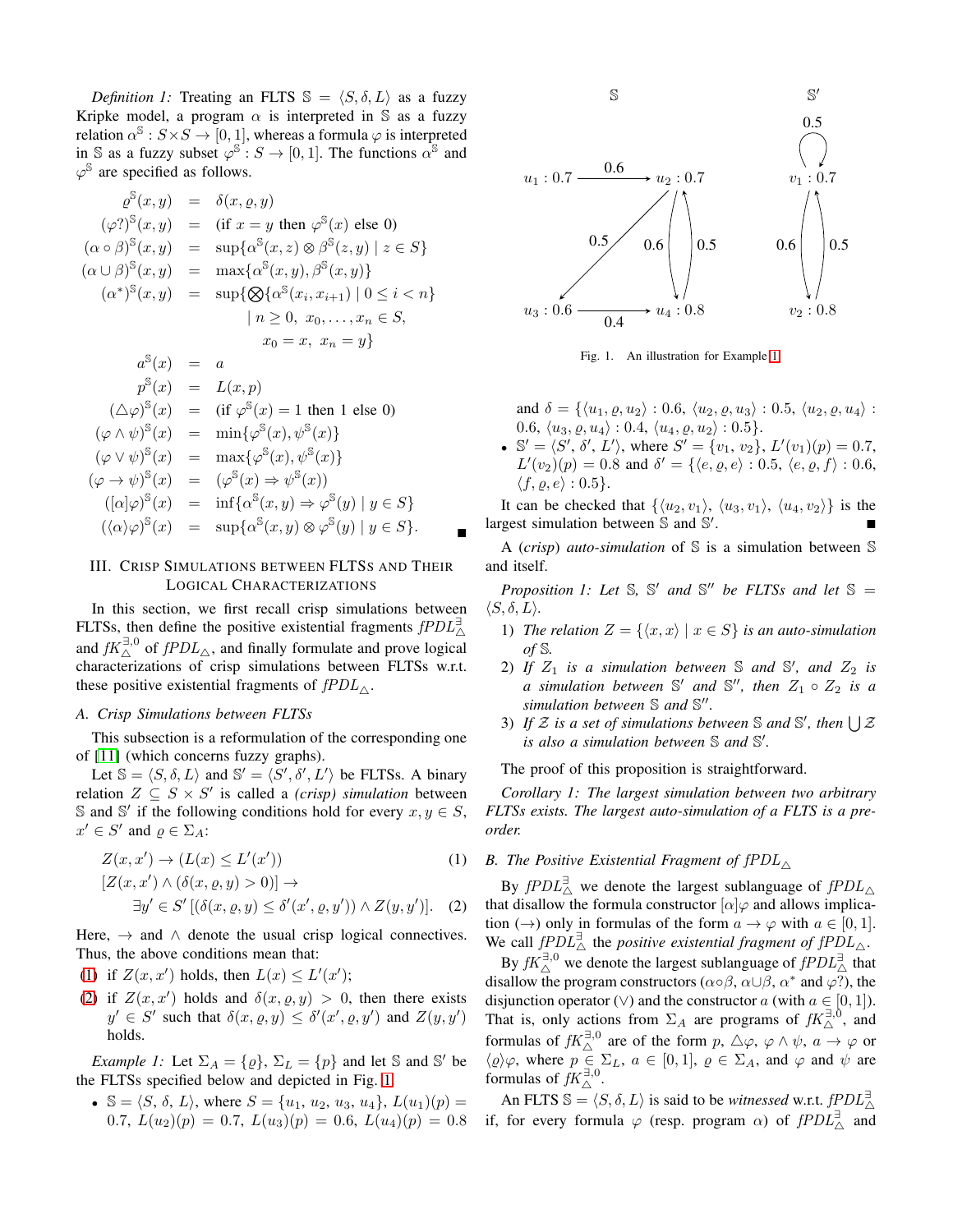every  $x, y \in S$ , if the definition of  $\varphi^{\mathbb{S}}(x)$  (resp.  $\alpha^{\mathbb{S}}(x, y)$ ) in Definition [1](#page-1-1) uses supremum, then the set under the supremum has the biggest element if it is non-empty.

The notion of whether an FLTS  $\mathbb{S} = \langle S, \delta, L \rangle$  is *witnessed* w.r.t.  $fK^{\exists,0}_{\wedge}$  is defined analogously.

Observe that if an FLTS  $\mathbb{S} = \langle S, \delta, L \rangle$  is finite, then it is witnessed w.r.t.  $fPDL^{\exists}_{\triangle}$  and  $fK^{\exists,0}_{\triangle}$ . If S is image-finite, then it is witnessed w.r.t.  $f\overline{K}_{\triangle}^{\exists,0}$ .

### *C. Logical Characterizations of Simulations between FLTSs*

A formula  $\varphi$  is said to be *preserved* under simulations between FLTSs if, for every FLTSs  $\mathbb{S} = \langle S, \delta, L \rangle$  and  $\mathbb{S}' = \langle S', \delta', L' \rangle$  that are witnessed w.r.t.  $fPDL^{\exists}_{\Delta}$ , for every simulation Z between them, and for every  $x \in S$  and  $x' \in S'$ , if  $Z(x, x')$  holds, then  $\varphi^{\mathbb{S}}(x) \leq \varphi^{\mathbb{S}'}(x')$ .

<span id="page-3-2"></span>*Theorem 1: All formulas of* fPDL<sup>∃</sup> △ *are preserved under simulations between FLTSs.*

This theorem follows immediately from the first assertion of the following lemma.

<span id="page-3-1"></span>*Lemma 1: Let*  $\mathbb{S} = \langle S, \delta, L \rangle$  *and*  $\mathbb{S}' = \langle S', \delta', L' \rangle$  *be FLTSs* witnessed w.r.t.  $fPDL^{\exists'}$  and  $Z$  be a simulation between them. *Then, the following assertions hold for every*  $x, y \in S$ ,  $x' \in$ S', every formula  $\varphi$  and every program  $\alpha$  of  $fPDL^{\exists}_{\wedge}$ , where → *and* ∧ *are the usual crisp logical connectives:*

<span id="page-3-0"></span>
$$
Z(x, x') \to (\varphi^{\mathbb{S}}(x) \le \varphi^{\mathbb{S}'}(x')) \tag{3}
$$

$$
[Z(x, x') \wedge (\alpha^{s}(x, y) > 0)] \rightarrow
$$
  

$$
\exists y' \in S' [(\alpha^{s}(x, y) \le \alpha^{s'}(x', y')) \wedge Z(y, y')].
$$
 (4)

*Proof:* We prove this lemma by induction on the structure of  $\varphi$  and  $\alpha$ .

Consider the assertion [\(3\)](#page-3-0). Assume that  $Z(x, x')$  holds. We need to show that  $\varphi^{s}(x) \leq \varphi^{s'}(x')$ . The cases when  $\varphi$  is a constant  $a \in [0, 1]$  or a proposition  $p \in \Sigma_L$  are trivial. The cases when  $\varphi$  is of the form  $\triangle \psi$ ,  $\psi \wedge \xi$  or  $\psi \vee \xi$  are also straightforward by using the induction assumptions about  $\psi$ and  $\xi$  and the definition of  $\varphi^{s}(x)$  and  $\varphi^{s'}(x')$ . The remaining cases are considered below.

- Case  $\varphi = a \rightarrow \psi$ : By the induction assumption,  $\psi^{\mathbb{S}}(x) \leq \psi^{\mathbb{S}'}(x')$ . It is known that the residuum  $\Rightarrow$  of every continuous t-norm  $\otimes$  is increasing w.r.t. the second argument. Hence,  $\varphi^{S}(x) \leq \varphi^{S'}(x')$ .
- Case  $\varphi = \langle \alpha \rangle \psi$ : For a contradiction, assume that  $\varphi^{s}(x) > \varphi^{s'}(x')$ . Since S is witnessed w.r.t.  $fPDL_{\Delta}^{1}$ , there exists  $y \in S$  such that  $\varphi^{\mathbb{S}}(x) = \alpha^{\mathbb{S}}(x, y) \otimes \psi^{\mathbb{S}}(y)$ . Since  $\varphi^{s}(x) > \varphi^{s'}(x')$ , it follows that  $\varphi^{s}(x) > 0$  and therefore  $\alpha^{\mathbb{S}}(x, y) > 0$  (since  $0 \otimes a \leq 0 \otimes 1 = 0$ for all  $a \in [0, 1]$ ). By the induction assumption of [\(4\)](#page-3-0), there exists  $y' \in S'$  such that  $\alpha^{\mathbb{S}}(x, y) \leq \alpha^{\mathbb{S}'}(x', y')$ and  $Z(y, y')$  holds. Since  $Z(y, y')$  holds, by the induction assumption,  $\psi^{\mathcal{S}}(y) \leq \psi^{\mathcal{S}'}(y')$ . Since  $\otimes$  is increasing w.r.t. both the arguments, it follows that

$$
\alpha^{\mathbb{S}}(x,y) \otimes \psi^{\mathbb{S}}(y) \leq \alpha^{\mathbb{S}'}(x',y') \otimes \psi^{\mathbb{S}'}(y').
$$

This contradicts the assumption  $\varphi^{\mathbb{S}}(x) > \varphi^{\mathbb{S}'}(x')$ .

Consider the assertion [\(4\)](#page-3-0). The case when  $\alpha$  is an action  $\rho \in$  $\Sigma_A$  follows from Condition [\(2\)](#page-2-1). The other cases are considered below.

• Case  $\alpha = \beta_1 \circ \beta_2$ : Suppose that  $Z(x, x')$  holds and  $\alpha^{\mathbb{S}}(x, y) > 0$ . Thus,

$$
\alpha^{\mathbb{S}}(x,y)=\sup\{\beta_1^{\mathbb{S}}(x,z)\otimes\beta_2^{\mathbb{S}}(z,y)\mid z\in S\}>0.
$$

Since S is witnessed w.r.t.  $fPDL_{\triangle}^{\exists}$ , there exists  $z \in S$ such that

$$
\alpha^{\mathbb{S}}(x,y) = \beta_1^{\mathbb{S}}(x,z) \otimes \beta_2^{\mathbb{S}}(z,y) > 0.
$$

Since  $a \otimes 0 = 0 \otimes a = 0$  for all  $a \in [0,1]$ , we must have that  $\beta_1^{\mathbb{S}}(x, z) > 0$  and  $\beta_2^{\mathbb{S}}(z, y) > 0$ . Since  $Z(x, x')$ holds, by the induction assumption, there exists  $z' \in S'$ such that  $Z(z, z')$  holds and  $\beta_1^{\mathbb{S}}(x, z) \leq \beta_1^{\mathbb{S}'}$  $_{1}^{\mathbb{S}'}(x',z').$ Since  $Z(z, z')$  holds and  $\beta_2^s(z, y) > 0$ , by the induction assumption, there exists  $y' \in S'$  such that  $Z(y, y')$  holds and  $\beta_2^{\mathbb{S}}(z, y) \leq \beta_2^{\mathbb{S}'}$  $2^s(z', y')$ . Since  $\otimes$  is increasing, it follows that

$$
\beta_1^{\mathbb{S}}(x, z) \otimes \beta_2^{\mathbb{S}}(z, y) \leq \beta_1^{\mathbb{S}'}(x', z') \otimes \beta_2^{\mathbb{S}'}(z', y').
$$

Therefore,  $\alpha^{\mathbb{S}}(x, y) \leq \alpha^{\mathbb{S}'}(x', y')$  and the induction hypothesis [\(4\)](#page-3-0) holds.

- Case  $\alpha = \beta_1 \cup \beta_2$ : Suppose that  $Z(x, x')$  holds and  $\alpha^{\mathbb{S}}(x, y) > 0$ . Thus,  $\max\{\beta_1^{\mathbb{S}}(x, y), \ \beta_2^{\mathbb{S}}(x, y)\} > 0$ . W.l.o.g. we assume that  $\beta_1^s(x,y) > 0$ . Since  $Z(x,x')$ holds, by the induction assumption, it follows that there exists  $y' \in S'$  such that  $\beta_1^{\mathbb{S}}(x, y) \leq \beta_1^{\mathbb{S}'}$  $\int_1^{\mathbb{S}'}(x',y')$ and  $Z(y, y')$  holds. Therefore,  $\alpha^{\mathcal{S}}(x, y) = \beta_1^{\mathcal{S}}(x, y) \leq$  $\beta_1^{\mathbb{S}'}$  $\int_{1}^{\mathbb{S}'} (x', y') \leq \alpha^{\mathbb{S}'} (x', y')$  and the induction hypothesis [\(4\)](#page-3-0) holds.
- Case  $\alpha = \beta^*$ : Suppose that  $Z(x, x')$  holds and  $\alpha^{\mathbb{S}}(x, y) > 0$ . If  $x = y$ , then by taking  $y' = x'$ ,  $\alpha^{S'}(x', y') = 1 = \alpha^{S}(x, y)$  and  $Z(y, y')$  holds. Assume that  $x \neq y$ . Since S is witnessed w.r.t.  $fPDL<sup>3</sup><sub>0</sub>$ , there exist  $n \geq 1$  and  $x_0, \ldots, x_n \in S$  such that  $x_0 = x, x_n = y$  and  $(\beta^*)^{\mathbb{S}}(x, y) = \beta^{\mathbb{S}}(x_0, x_1) \otimes \cdots \otimes \beta^{\mathbb{S}}(x_{n-1}, x_n)$ . Since  $\alpha^{\mathbb{S}}(x,y) > 0$ , we must have that  $\beta^{\mathbb{S}}(x_i, x_{i+1}) > 0$  for all  $0 \leq i \leq n$  (because  $a \otimes 0 = 0 \otimes a = 0$  for all  $a \in [0,1]$ ). Let  $x'_0 = x'$ . For each i from 0 to  $n-1$ , since  $Z(x_i, x'_i)$  holds and  $\beta^{\mathcal{S}}(x_i, x_{i+1}) > 0$ , by the induction assumption, there exists  $x'_{i+1} \in S'$  such that  $\beta^{s}(x_i, x_{i+1}) \leq \beta^{s'}(x'_i, x'_{i+1})$  and  $Z(x_{i+1}, x'_{i+1})$ holds. Take  $y' = x'_n$ . Thus,  $Z(y, y')$  holds. Since  $\otimes$  is increasing,

$$
\beta^{\mathbb{S}}(x_0, x_1) \otimes \cdots \otimes \beta^{\mathbb{S}}(x_{n-1}, x_n) \le \beta^{\mathbb{S}'}(x'_0, x'_1) \otimes \cdots \otimes \beta^{\mathbb{S}'}(x'_{n-1}, x'_n).
$$

Hence,  $\alpha^{\mathbb{S}}(x, y) \leq \alpha^{\mathbb{S}'}(x', y')$  and the induction hypothesis [\(4\)](#page-3-0) holds.

• Case  $\alpha = (\psi$ ?): Suppose that  $Z(x, x')$  holds and  $\alpha^{\mathbb{S}}(x, y) > 0$ . Thus,  $x = y$  and  $\alpha^{\mathbb{S}}(x, y) = \psi^{\mathbb{S}}(x)$ . Since  $Z(x, x')$  holds, by the induction assumption [\(3\)](#page-3-0),  $\psi^{\mathbb{S}}(x) \leq \psi^{\mathbb{S}'}(x')$ . By choosing  $y' = x'$ , we have that  $\alpha^{\mathbb{S}}(x,y) = \psi^{\mathbb{S}}(x) \leq \psi^{\mathbb{S}'}(x') = \alpha^{\mathbb{S}'}(x',y')$  and the induction hypothesis [\(4\)](#page-3-0) holds.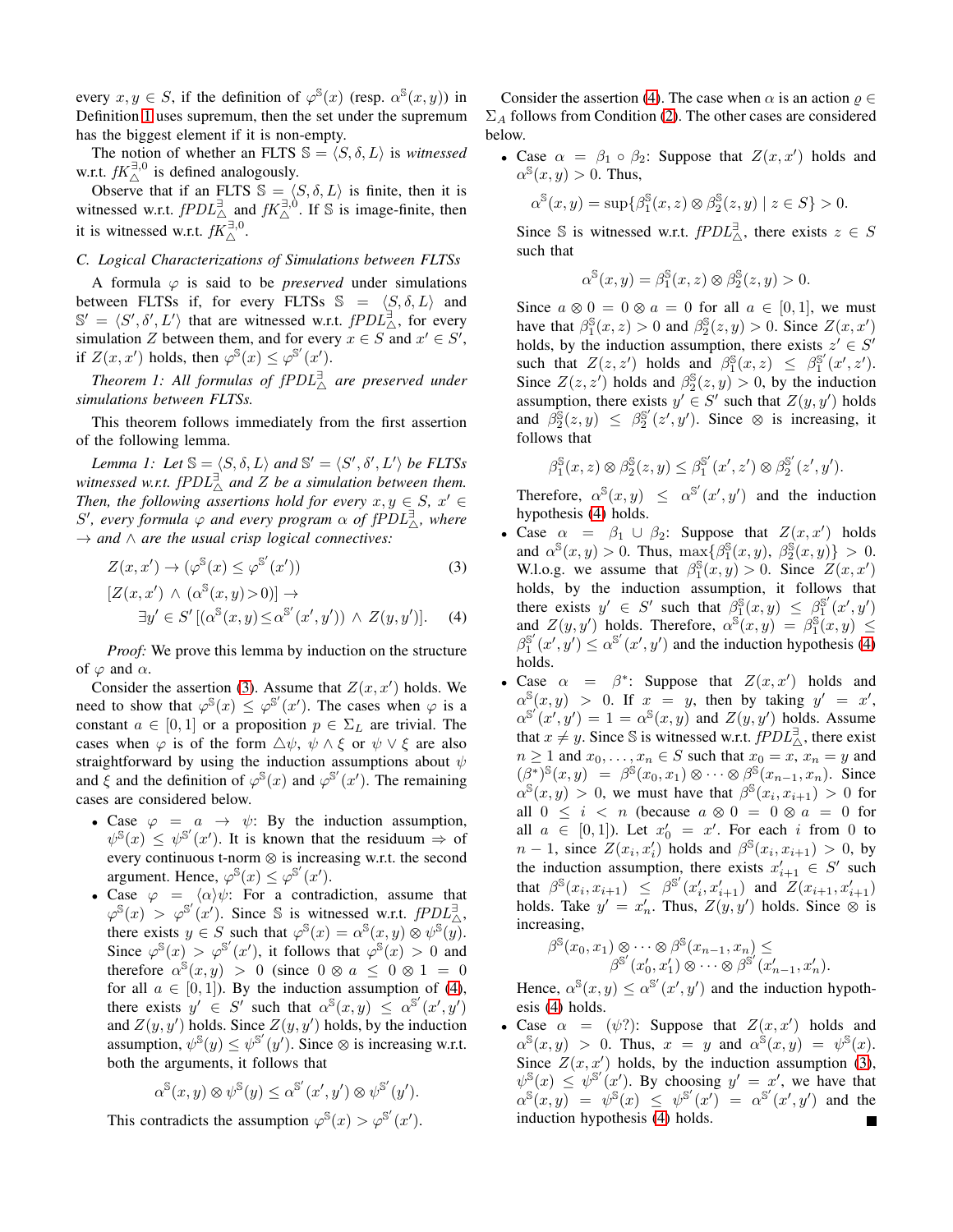The following lemma is a counterpart of Lemma [1](#page-3-1) for  $fK^{\exists,0}_{\triangle}$ (instead of  $f P D L$  $\stackrel{\exists}{\wedge}$ ). Its proof can obtained from the proof of the assertion [\(3\)](#page-3-0) of Lemma [1](#page-3-1) by simplification, using [\(2\)](#page-2-1) instead of [\(4\)](#page-3-0).

<span id="page-4-1"></span>*Lemma 2: Let*  $\mathbb{S} = \langle S, \delta, L \rangle$  *and*  $\mathbb{S}' = \langle S', \delta', L' \rangle$  *be FLTSs* witnessed w.r.t.  $fK_{\Delta}^{\exists,0}$  and Z be a simulation between them. *Then, for every*  $x \in S$  *and*  $x' \in S'$ *, if*  $Z(x, x')$  *holds, then*  $\varphi^{\mathbb{S}}(x) \leq \varphi^{\mathbb{S}'}(x')$  for all formulas  $\varphi$  of  $fK_{\Delta}^{\mathbb{R}^2,0}$ .

An FLTS  $\mathcal{S} = \langle S, \delta, L \rangle$  is said to be *modally saturated* w.r.t.  $fK_{\triangle}^{\exists,0}$  if, for every  $x \in S$ ,  $a \in (0,1]$ ,  $\varrho \in \Sigma_A$  and every infinite set  $\Gamma$  of formulas of  $fK^{\exists,0}_\wedge$ , if for every finite subset  $\Psi$  of  $\Gamma$ there exists  $y \in S$  such that  $\varrho^{\mathbb{S}}(x, y) \otimes (\bigwedge \Psi)^{\mathbb{S}}(y) \ge a$ , then there exists  $y \in S$  such that  $\varrho^{\hat{S}}(x, y) \ge a$  and  $\varphi^{\overline{S}}(y) > 0$ for all  $\varphi \in \Gamma$ . The notion of modal saturatedness is a technical extension of image-finiteness. This is confirmed by the following proposition.

*Proposition 2: Every image-finite FLTS is modally satu-rated w.r.t.*  $fK^{\exists,0}_{\wedge}$ .

*Proof:* Let  $\mathbb{S} = \langle S, \delta, L \rangle$  be an image-finite FLTS. Let  $x \in S$ ,  $a \in (0,1]$ ,  $\varrho \in \Sigma_A$  and let  $\Gamma$  be an infinite set of formulas of  $fK_{\wedge}^{\exists,0}$ . We prove that S is modally saturated w.r.t.  $fK_{\Delta}^{\exists,0}$  by contraposition. Suppose that, for every  $y \in S$ , there exists  $\varphi_y \in \Gamma$  such that  $\varrho^{\mathbb{S}}(x, y) < a$  or  $\varphi_y^{\mathbb{S}}(y) = 0$ . We need to prove that there exists a finite subset  $\Psi$  of  $\tilde{\Gamma}$  such that, for every  $y \in S$ ,  $\varrho^{\mathbb{S}}(x, y) \otimes (\bigwedge \Psi)^{\mathbb{S}}(y) < a$ . Let  $\Psi = {\varphi_y \mid y \in S}$  and  $\varrho^{\mathbb{S}}(x,y) > 0$ . Since S is image-finite,  $\Psi$  is finite. For every  $y \in S$ , since either  $\varrho^{\mathbb{S}}(x, y) < a$  or  $\varphi_y \in \Psi$  and  $\varphi_y^{\mathbb{S}}(y) = 0$ , we must have that  $\varrho^{\mathbb{S}}(x, y) \otimes (\bigwedge \Psi)^{\mathbb{S}}(y) < a$ . This completes the proof.

The following theorem states the Hennessy-Milner property of crisp simulations between FLTSs.

<span id="page-4-2"></span>*Theorem 2: Let*  $\mathbb{S} = \langle S, \delta, L \rangle$  *and*  $\mathbb{S}' = \langle S', \delta', L' \rangle$  *be FLTSs witnessed and modally saturated w.r.t.*  $fK_{\Delta}^{\exists,0}$ *. Then,*  $Z = \{ \langle x, x' \rangle \in S \times S' \mid \varphi^{\mathbb{S}}(x) \leq \varphi^{\mathbb{S}'}(x') \text{ for all formulas } \varphi$ of  $fK_{\Delta}^{\Xi,0}$  *is the largest simulation between* S and S'.

*Proof:* By Lemma [2,](#page-4-1) it is sufficient to prove that the considered Z is a simulation between S and S'. Let  $x, y \in S$ ,  $x' \in S'$  and  $\varrho \in \Sigma_A$ . We need to prove Conditions [\(1\)](#page-2-1) and [\(2\)](#page-2-1). Condition  $(1)$  holds by the definition of  $Z$ .

Consider Condition [\(2\)](#page-2-1) and suppose that  $Z(x, x')$  holds and  $\delta(x, \varrho, y) = a > 0$ . Let  $Y' = \{y' \in S' \mid \varrho^{S'}(x', y') \ge a\}$ . We need to show that there exists  $y' \in Y'$  such that  $Z(y, y')$ holds. For a contradiction, suppose that, for each  $y' \in Y'$ ,  $Z(y, y')$  does not hold, which means there exists a formula  $\varphi_{y'}$  of  $fK_{\Delta}^{\exists,0}$  such that  $\varphi_{y'}^{\mathbb{S}}(y) > \varphi_{y'}^{\mathbb{S}'}$  $\mathbb{S}'_y(y')$ . For every  $y' \in Y'$ , let  $\psi_{y'} = \triangle(\varphi_{y'}^{\mathbb{S}}(y) \to \varphi_{y'})$ , which is a formula of  $fK_{\triangle}^{\exists,0}$ . Observe that, for every  $y' \in Y'$ ,  $\psi_{y'}^{\mathbb{S}}(y) = 1$  and  $\psi_{y'}^{\mathbb{S}'}(y') = 0$ . Let  $\Gamma = \{\psi_{y'} \mid y' \in Y'\}$ . Observe that, for every  $y' \in S'$ , either  $\varrho(x', y') < a$  or there exists  $\psi = \psi_{y'} \in \Gamma$  such that  $\psi^{\mathcal{S}'}(y') = 0$ . Since S' is modally saturated w.r.t.  $fK_{\Delta}^{\exists,0}$ , there exists a finite subset  $\Psi$  of  $\Gamma$  such that, for every  $\overrightarrow{y}' \in S'$ ,  $\varrho^{\mathbb{S}'}(x', y') \otimes (\bigwedge \Psi)^{\mathbb{S}'}(y') < a$ . Let  $\varphi = \langle \varrho \rangle \bigwedge^{\mathbb{S}'} \Psi$ . It is a formula<br>of  $fK_{\triangle}^{\mathbb{R},0}$ . Since  $\mathbb{S}'$  is witnessed w.r.t.  $fK_{\triangle}^{\mathbb{R},0}$ , it follows that  $\varphi^{\mathcal{S}'}(x') < a$ . Since  $\psi^{\mathcal{S}}(y) = 1$  for all  $\psi \in \Psi$ ,  $(\bigwedge \Psi)^{\mathcal{S}}(y) = 1$ and  $\varphi^{\mathcal{S}}(x) \geq a$ . Thus,  $\varphi^{\mathcal{S}}(x) > \varphi^{\mathcal{S}}(x')$ , which contradicts the assumption that  $Z(x, x')$  holds.

Let  $\mathbb{S} = \langle S, \delta, L \rangle$  and  $\mathbb{S}' = \langle S', \delta', L' \rangle$  be FLTSs and let  $x \in S$  and  $x' \in S'$ . We write  $x \leq s$  x' to denote that there exists a simulation Z between  $\mathbb{S}$  and  $\mathbb{S}'$  such that  $Z(x, x')$ holds. We also write  $x \leq^{\exists} x'$  (resp.  $x \leq^{\exists,0}_K x'$ ) to denote that  $\varphi^{\mathbb{S}}(x) \leq \varphi^{\mathbb{S}'}(x')$  for all formulas  $\varphi$  of  $fPDL_{\Delta}^{\exists}$  (resp.  $fK_{\Delta}^{\exists,0}$ ). The following corollary follows immediately from Theorems [2](#page-4-2) and [1.](#page-3-2)

*Corollary 2: Let*  $\mathbb{S} = \langle S, \delta, L \rangle$  *and*  $\mathbb{S}' = \langle S', \delta', L' \rangle$  *be FLTSs and let*  $x \in S$  *and*  $x' \in S'$ *.* 

1) *If* S *and* S ′ *are witnessed and modally saturated*  $w.r.t.$   $fK^{\exists,0}_{\triangle}$ , then

$$
x\lesssim^s x'\ \ \textit{iff}\ \ x\leq^{\exists,0}_K x',
$$

and therefore whether  $x \leq^{\exists,0}_K x'$  or not does not depend *on the used t-norm*  $\otimes$ .

2) If S and S' are witnessed w.r.t.  $fPDL^{\exists}_{\triangle}$  and modally *saturated w.r.t.* fK<sup>∃</sup>,<sup>0</sup> △ *, then*

 $x \leq^{\exists} x'$  *iff*  $x \leq^s x'$  *iff*  $x \leq^{\exists,0}_{K} x'$ ,

*and therefore whether* x ≤<sup>∃</sup> x ′ *or not does not depend on the used t-norm*  $\otimes$ .

## <span id="page-4-0"></span>IV. CRISP DIRECTED SIMULATIONS BETWEEN FLTSS AND THEIR LOGICAL CHARACTERIZATIONS

In this section, we first recall crisp directed simulations between FLTSs, then define the positive fragments  $fPDL^{pos}_{\triangle}$ and  $fK^{pos}_{\triangle}$  of  $fPDL_{\triangle}$ , and finally formulate and prove logical characterizations of crisp directed simulations between FLTSs w.r.t. these positive fragments of  $fPDL_{\wedge}$ .

## *A. Crisp Directed Simulations between FLTSs*

This subsection is a reformulation of the corresponding one of [\[11\]](#page-7-6) (which concerns fuzzy graphs).

Let  $\mathbb{S} = \langle S, \delta, L \rangle$  and  $\mathbb{S}' = \langle S', \delta', L' \rangle$  be FLTSs. A binary relation  $Z \subseteq S \times S'$  is called a *(crisp)* directed simulation between  $\Im$  and  $\Im'$  if it satisfies Conditions [\(1\)](#page-2-1) and [\(2\)](#page-2-1) (of simulations) and the following one for every  $x \in S$ ,  $x', y' \in S'$ and  $\varrho \in \Sigma_A$ , where  $\rightarrow$  and  $\wedge$  denote the usual crisp logical connectives:

<span id="page-4-4"></span>
$$
[Z(x, x') \wedge (\delta'(x', \varrho, y') > 0)] \rightarrow \exists y \in S [(\delta'(x', \varrho, y') \le \delta(x, \varrho, y)) \wedge Z(y, y')]. \quad (5)
$$

<span id="page-4-3"></span>*Example 2:* Let  $\Sigma_A = \{ \varrho \}$  and  $\Sigma_L = \{ p \}$ . Reconsider the FLTSs  $\hat{S}$  and  $\hat{S}'$  specified in Example [1.](#page-2-3) It can be checked that  $\emptyset$  is the unique directed simulation between  $\mathbb S$  and  $\mathbb S'$ .

Let  $\mathbb{S}_2$  and  $\mathbb{S}'_2$  be the FLTSs illustrated in Fig. [2](#page-5-0) and specified in a similar way as done for  $\Im$  and  $\Im'$  in Example [1.](#page-2-3) It is straightforward to show that  $Z = \{u_2, u_3, u_4\} \times \{v_1, v_2\}$ is the largest directed simulation between  $\mathbb{S}_2$  and  $\mathbb{S}'_2$ .

A (*crisp*) *directed auto-simulation* of an FLTS S is a directed simulation between S and itself.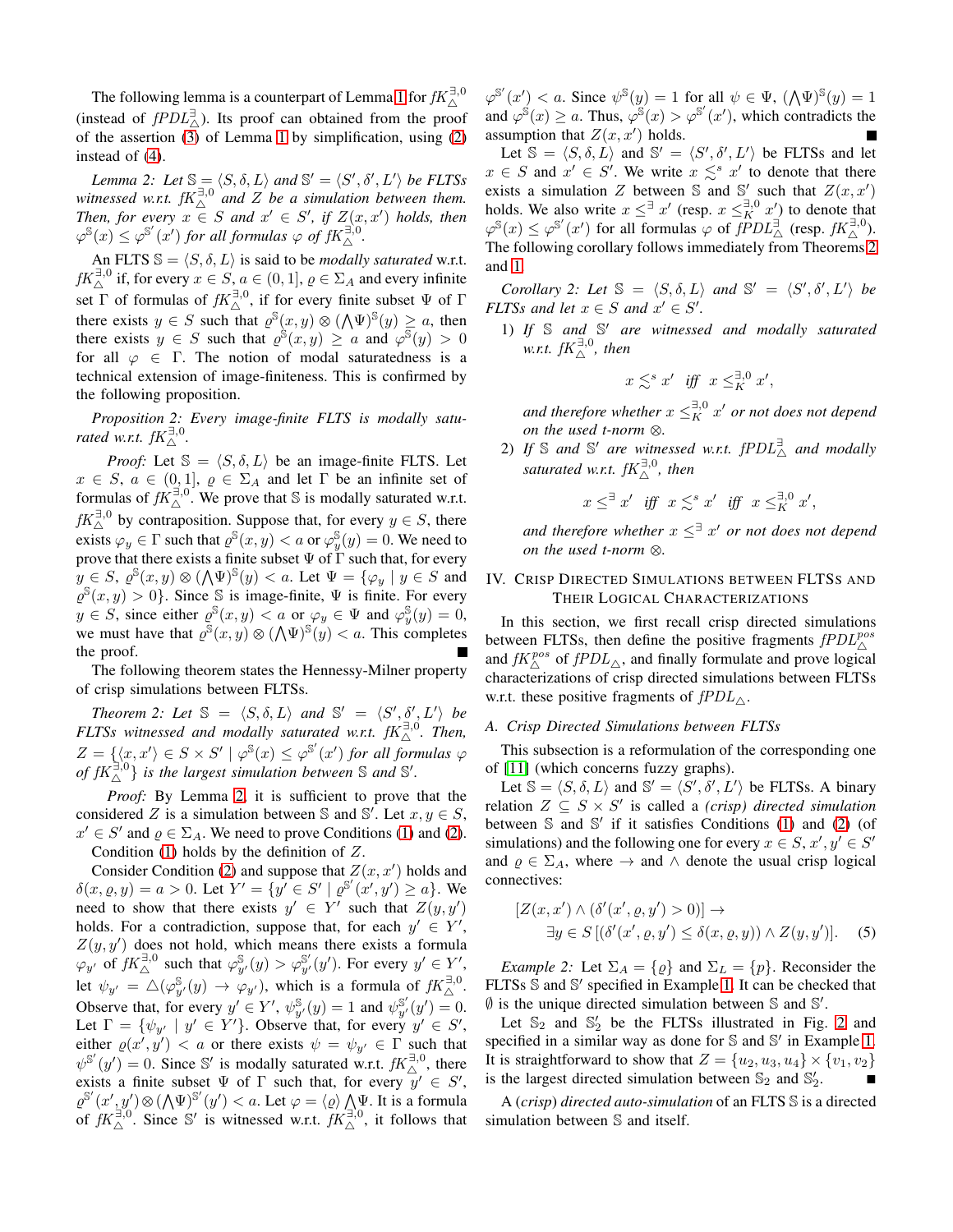

<span id="page-5-0"></span>Fig. 2. An illustration for Example [2.](#page-4-3)

The following proposition is a counterpart of Proposition [3.](#page-5-1) Its proof is also straightforward.

<span id="page-5-1"></span>*Proposition 3: Let*  $\mathbb{S}$ ,  $\mathbb{S}'$  *and*  $\mathbb{S}''$  *be FLTSs and let*  $\mathbb{S}$  =  $\langle S, \delta, L \rangle$ .

- 1) *The relation*  $Z = \{ \langle x, x \rangle \mid x \in S \}$  *is a directed autosimulation of* S*.*
- 2) If  $Z_1$  is a directed simulation between  $\mathbb S$  and  $\mathbb S'$ , and  $Z_2$ is a directed simulation between  $\mathbb{S}'$  and  $\mathbb{S}''$ , then  $Z_1 \circ Z_2$ *is a directed simulation between* S *and* S ′′ *.*
- 3) If  $\mathcal Z$  is a set of directed simulations between  $\mathbb S$  and  $\mathbb S'$ , then  $\bigcup \mathcal{Z}$  is also a directed simulation between  $\mathbb S$  and  $\mathbb S'.$

The proof of this proposition is straightforward.

*Corollary 3: The largest directed simulation between two arbitrary FLTSs exists. The largest directed auto-simulation of a FLTS is a pre-order.*

## *B. The Positive Fragment of*  $fPDL_{\Delta}$

If we disallow the test operator (?), then the positive fragment of  $fPDL_{\triangle}$  would simply be defined to be the largest fragment of  $fPDL_{\triangle}$  that (disallows the test operator and) allows implication  $(\rightarrow)$  only in formulas of the form  $a \rightarrow \varphi$ with  $a \in [0, 1]$ . Allowing the test operator makes the matter more sophisticated, as shown below (cf. [\[6\]](#page-7-4)).

*Formulas of*  $fPDL_{\wedge}^{pos}$  and *programs* of  $fPDL_{\wedge}^{pos}$  and  $fPDL_{\triangle}^{pos_{\Box}}$  are defined inductively as follows:

- actions from  $\Sigma_A$  are programs of  $fPDL_{\triangle}^{pos\diamond}$  and  $fPDL_{\triangle}^{pos_{\Box}};$
- if  $\alpha$  and  $\beta$  are programs of  $fPDL_{\wedge}^{pos_{\diamond}}$  (resp.  $fPDL_{\wedge}^{pos_{\square}}$ ), then  $\alpha \circ \beta$ ,  $\alpha \cup \beta$  and  $\alpha^*$  are also programs of  $fPD\overline{L}_{\Delta}^{pos_{\diamond}}$ (resp.  $fPDL_{\wedge}^{pos_{\Box}}$ );
- if  $\varphi$  is a formula of  $f P D L_{\triangle}^{pos}$ , then  $\varphi$ ? is a program of  $fPDL_{\wedge}^{pos_{\heartsuit}}$  and  $(\varphi \to a)$ ? is a program of  $fPDL_{\wedge}^{pos_{\heartsuit}}$ , for  $a \in [0, 1];$
- values from the interval [0, 1] and propositions from  $\Sigma_L$ are formulas of  $fPDL_{\triangle}^{pos}$ ;
- if  $\varphi$  and  $\psi$  are formulas of  $fPDL_{\wedge}^{pos}$ , then
	- $\triangle \varphi$ ,  $\varphi \wedge \psi$  and  $\varphi \vee \psi$  are formulas of  $fPDL^{pos}_{\wedge}$ , - if  $a \in [0,1]$ , then  $a \to \varphi$  is a formula of  $fPD\overline{L}_{\triangle}^{pos}$ ,
- if  $\alpha$  is a program of  $f P D L^{pos\diamond}_{\wedge}$ , then  $\langle \alpha \rangle \varphi$  is a formula of  $fPDL_{\triangle}^{pos}$ ,
- if  $\alpha$  is a program of  $fPDL_{\wedge}^{pos_{\Box}}$ , then  $[\alpha]\varphi$  is a formula of  $fPL^{pos}_{\triangle}$ .

We call  $fPDL_{\wedge}^{pos}$  the *positive fragment* of  $fPDL_{\wedge}$ .

By  $fK^{pos}_{\triangle}$  we denote the largest sublanguage of  $fPDL^{pos}_{\triangle}$ that disallow all the program constructors. That is, only actions from  $\Sigma_A$  are programs of  $fK^{pos}_{\triangle}$ , and formulas of  $fK^{pos}_{\triangle}$  are of the form a, p,  $\triangle \varphi$ ,  $\varphi \wedge \psi$ ,  $\varphi \vee \psi$ ,  $a \rightarrow \varphi$ ,  $[\varrho] \varphi$  or  $\langle \varrho \rangle \varphi$ , where  $a \in [0, 1]$ ,  $p \in \Sigma_L$ ,  $\varrho \in \Sigma_A$ , and  $\varphi$  and  $\psi$  are formulas of  $fK^{pos}_{\triangle}$ .

Note that  $f P D L_{\triangle}^{\exists}$  is the sublanguage of  $f P D L_{\triangle}^{pos}$  that disallows the formula constructor  $[\alpha]\varphi$ , whereas  $fK_{\Delta}^{\overline{\exists},0}$  is the sublanguage of  $fK^{pos}_{\wedge}$  that disallows the formula constructors  $[\alpha] \varphi, \varphi \vee \psi$  and a (with  $a \in [0,1]$ ).

An FLTS  $\mathbb{S} = \langle S, \delta, L \rangle$  is said to be *witnessed* w.r.t.  $fPDL^{pos}_{\triangle}$  if:

- for every formula  $\varphi$  of  $fPDL_{\triangle}^{pos}$  and every  $x \in S$ , if the definition of  $\varphi^{s}(x)$  in Definition [1](#page-1-1) uses supremum (resp. infimum), then the set under the supremum (resp. infimum) has the biggest (resp. smallest) element if it is non-empty,
- for every program  $\alpha$  of  $fPDL_{\wedge}^{pos_{\diamond}}$  or  $fPDL_{\wedge}^{pos_{\square}}$  and every  $x, y \in S$ , if the definition of  $\alpha^{S}(x, y)$  in Definition [1](#page-1-1) uses supremum (resp. infimum), then the set under the supremum (resp. infimum) has the biggest (resp. smallest) element if it is non-empty.

The notion of whether an FLTS S is *witnessed* w.r.t.  $fK^{pos}_{\wedge}$ is defined analogously.

Observe that if an FLTS  $\mathbb{S} = \langle S, \delta, L \rangle$  is finite, then it is witnessed w.r.t.  $fPDL_{\triangle}^{pos}$  and  $fK_{\triangle}^{pos}$ . If S is image-finite, then it is witnessed w.r.t.  $f\overline{K}^{pos}_{\wedge}$ .

## *C. Logical Characterizations of Crisp Directed Simulations between FLTSs*

A formula  $\varphi$  is said to be *preserved* under directed simulations between FLTSs if, for every FLTSs  $\mathbb{S} = \langle S, \delta, L \rangle$  and  $\mathbb{S}' = \langle S', \delta', L' \rangle$  that are witnessed w.r.t.  $fPDL^{pos}_{\wedge}$ , for every directed simulation Z between them, and for every  $x \in S$  and  $x' \in S'$ , if  $Z(x, x')$  holds, then  $\varphi^{\mathbb{S}}(x) \leq \varphi^{\mathbb{S}'}(x')$ .

<span id="page-5-3"></span>Theorem 3: All formulas of fPDL<sup>pos</sup> are preserved under *directed simulations between FLTSs.*

This theorem follows immediately from the first assertion of the following lemma, which is a counterpart of Lemma [1.](#page-3-1)

<span id="page-5-2"></span>*Lemma 3: Let*  $\mathbb{S} = \langle S, \delta, L \rangle$  *and*  $\mathbb{S}' = \langle S', \delta', L' \rangle$  *be FLTSs* witnessed w.r.t.  $fPDL_{\wedge}^{pos}$  and Z be a directed simulation *between them. Then, the following assertions hold for every*  $x, y \in S$ ,  $x', y' \in S'$ , every formula  $\varphi$  of  $fPDL_{\wedge}^{pos}$ , every *program*  $\alpha$  *of fPDL* $_{\triangle}^{pos_{\heartsuit}}$  *and every program*  $\gamma$  *of fPDL* $_{\triangle}^{pos_{\heartsuit}}$ ,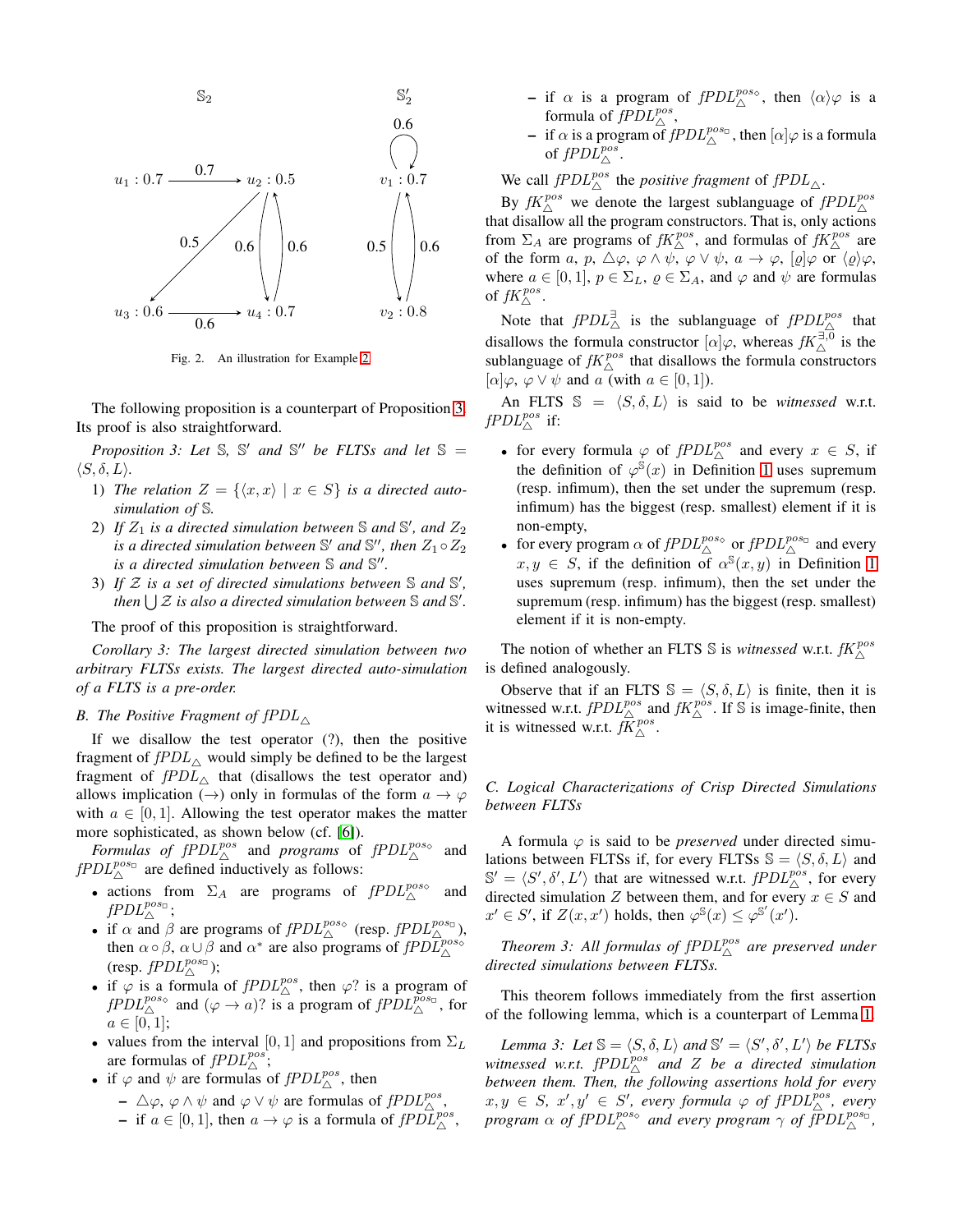*where*  $\rightarrow$  *and*  $\land$  *are the usual crisp logical connectives:* 

<span id="page-6-0"></span>
$$
Z(x, x') \to (\varphi^{\mathbb{S}}(x) \le \varphi^{\mathbb{S}'}(x')) \tag{6}
$$
  
\n
$$
[Z(x, x') \land (\alpha^{\mathbb{S}}(x, y) > 0)] \to
$$
  
\n
$$
\exists x' \in S' \cup S(x, y) \le S' \cup S'(x', y') \land Z(x, y') \tag{7}
$$

$$
\exists y' \in S' \left[ (\alpha^{\mathbb{S}}(x, y) \le \alpha^{\mathbb{S}'}(x', y')) \land Z(y, y') \right] \tag{7}
$$

$$
\left[ Z(x, x') \land (\gamma^{\mathbb{S}'}(x', y') > 0) \right] \to
$$

$$
\exists y \in S \left[ (\gamma^{\mathbb{S}'}(x', y') \le \gamma^{\mathbb{S}}(x, y)) \land Z(y, y') \right]. \tag{8}
$$

*Proof:* We prove this lemma by induction analogously as done for Lemma [1.](#page-3-1)

In comparison with the proof of Lemma [1,](#page-3-1) for the assertion [\(6\)](#page-6-0), we only need to consider the additional case when  $\varphi = [\gamma] \psi$  (and  $\gamma$  is a program of  $f P D L^{pos}$ ). Consider this case. For a contradiction, suppose that  $\varphi^{s}(x) > \varphi^{s'}(x')$ . Since S' is witnessed w.r.t.  $fPDL_{\triangle}^{pos}$ , there exists  $y' \in S'$  such that  $\varphi^{\mathbb{S}'}(x') = (\gamma^{\mathbb{S}'}(x', y') \Rightarrow \psi^{\mathbb{S}'}(y'))$ . Since  $\varphi^{\mathbb{S}}(x) > \varphi^{\mathbb{S}'}(x')$ , we have  $\varphi^{s'}(x') < 1$ , which implies that  $\gamma^{s'}(x', y') > 0$ . By the induction assumption [\(8\)](#page-6-0), there exists  $y \in S$  such that  $\gamma^{S'}(x', y') \leq \gamma^{S}(x, y)$  and  $Z(y, y')$  holds. Since  $Z(y, y')$ holds, by the induction assumption,  $\psi^{\mathbb{S}}(y) \leq \psi^{\mathbb{S}'}(y')$ . Since  $\Rightarrow$  is decreasing w.r.t. the first argument and increasing w.r.t. the second argument, it follows that

$$
(\gamma^{\mathbb{S}}(x,y) \Rightarrow \psi^{\mathbb{S}}(y)) \leq (\gamma^{\mathbb{S}'}(x',y') \Rightarrow \psi^{\mathbb{S}'}(y')),
$$

which means  $\varphi^{s}(x) \leq \varphi^{s'}(x')$ , which contradicts the assumption  $\varphi^{s}(x) > \varphi^{s'}(x')$ . This completes the proof of the assertion [\(6\)](#page-6-0).

The proof of the assertion [\(7\)](#page-6-0) is obtained from the proof of the assertion [\(4\)](#page-3-0) of Lemma [1](#page-3-1) by replacing the occurrences of  $fPDL^{\exists}_{\triangle}$ , [\(3\)](#page-3-0) and [\(4\)](#page-3-0) with  $fPDL^{pos}_{\triangle}$ , [\(6\)](#page-6-0) and [\(7\)](#page-6-0), respectively.

The proof of the assertion [\(8\)](#page-6-0) is dual to the proof of the assertion [\(7\)](#page-6-0). The only special difference is that instead of the case  $\alpha = (\psi)$  we need to consider the case  $\gamma =$  $(\psi \rightarrow a)$ ?, with  $a \in [0,1]$ . Consider this case. Suppose that  $Z(x, x')$  holds and  $\gamma^{S'}(x', y') > 0$ . Thus,  $x' = y'$ and  $\gamma^{S'}(x', y') = (\psi^{S'}(x') \Rightarrow a)$ . Since  $Z(x, x')$  holds, by the induction assumption [\(3\)](#page-3-0),  $\psi^{\mathbb{S}}(x) \leq \psi^{\mathbb{S}'}(x')$ . Since  $\Rightarrow$  is decreasing w.r.t. the first argument, by choosing  $y = x$ , we have that

$$
\gamma^{\mathbb{S}'}(x',y') = (\psi^{\mathbb{S}'}(x') \Rightarrow a) \le (\psi^{\mathbb{S}}(x) \Rightarrow a) = \gamma^{\mathbb{S}}(x,y),
$$

and the induction hypothesis [\(8\)](#page-6-0) holds.

The following lemma is a counterpart of Lemma [3](#page-5-2) for  $fK^{pos}_{\triangle}$ (instead of  $fPDL_{\triangle}^{pos}$ ). Its proof can obtained from the proof of the assertion [\(6\)](#page-6-0) of Lemma [3](#page-5-2) by simplification, using [\(2\)](#page-2-1) and [\(5\)](#page-4-4) instead of [\(7\)](#page-6-0) and [\(8\)](#page-6-0), respectively.

<span id="page-6-1"></span>*Lemma 4: Let*  $\mathbb{S} = \langle S, \delta, L \rangle$  *and*  $\mathbb{S}' = \langle S', \delta', L' \rangle$  *be FLTSs* witnessed w.r.t.  $\mathfrak{f}K^{pos}_{\triangle}$  and  $Z$  be a directed simulation between *them. Then, for every*  $x \in S$  *and*  $x' \in S'$ *, if*  $Z(x, x')$  *holds, then*  $\varphi^{s}(x) \leq \varphi^{s'}(x')$  *for all formulas*  $\varphi$  *of fK*<sup>*pos*</sup>.

<span id="page-6-2"></span>The following theorem is a counterpart of Theorem [2](#page-4-2) devoted to the Hennessy-Milner property of crisp directed simulations between FLTSs. It is formulated only for imagefinite FLTSs.

*Theorem 4: Let*  $\mathbb{S} = \langle S, \delta, L \rangle$  *and*  $\mathbb{S}' = \langle S', \delta', L' \rangle$  *be image-finite FLTSs. Then,*  $Z = \{ \langle x, x' \rangle \in S \times S' \mid \varphi^{\mathbb{S}}(x) \leq \varphi \}$  $\varphi^{S'}(x')$  for all formulas  $\varphi$  of  $fK^{pos}_{\triangle}$  is the largest directed *simulation between* S *and* S ′ *.*

*Proof:* Clearly, all image-finite FLTSs are witnessed w.r.t.  $fK^{pos}_{\triangle}$ . By Lemma [4,](#page-6-1) it is sufficient to prove that Z is a directed simulation between S and S'. Let  $x \in S$ ,  $x' \in S'$ ,  $p \in \Sigma_L$  and  $\rho \in \Sigma_A$ . We need to prove Conditions [\(1\)](#page-2-1), [\(2\)](#page-2-1) and [\(5\)](#page-4-4). Condition [\(1\)](#page-2-1) clearly holds by the definition of Z. Condition [\(2\)](#page-2-1) can be proved analogously as done for Theorem [2](#page-4-2) by replacing "witnessed w.r.t.  $fK_{\Delta}^{\exists,0,0}$  and "modally" saturated w.r.t.  $fK_{\triangle}^{\exists,0}$  with the assumption that S' is imagefinite and replacing the remaining occurrence of  $fK_{\wedge}^{\exists,0}$  with  $\mathit{fK}^\mathit{pos}_\triangle$  .

We now prove Condition [\(5\)](#page-4-4). Let  $y' \in S'$  and suppose that  $Z(x, x')$  holds and  $\varrho^{\mathbb{S}'}(x', y') = a > 0$ . Let  $Y = \{y \in S \mid$  $\varrho^{\mathcal{S}}(x, y) \geq a$ . Since S is image-finite, Y is finite. We need to prove that there exists  $y \in Y$  such that  $Z(y, y')$  holds. For a contradiction, suppose that, for every  $y \in Y$ ,  $Z(y, y')$  does not hold, which means there exists a formula  $\varphi_y$  of  $fK^{pos}_{\triangle}$  such that  $\varphi_y^{\mathbb{S}}(y) > \varphi_y^{\mathbb{S}'}$  $y^{\mathbb{S}'}(y')$ . For every  $y \in Y$ , let  $\psi_y = \triangle(\varphi_y^{\mathbb{S}}(y) \to \varphi_y)$ , which is a formula of  $fK^{pos}_{\wedge}$ . Let  $\Psi = {\psi_y | y \in Y}$ . Observe that, for every  $y \in Y$ ,  $\psi_y^{\overline{S}}(y) = 1$  and  $\psi_y^{\overline{S}'}$  $y''_y(y') = 0$ . Let  $Y_l =$  ${y \in S \mid 0 < \varrho^{\mathbb{S}}(x, y) < a}$  and  $a_l = \sup \{ \varrho^{\mathbb{S}}(x, y) \mid y \in Y_l \},$ where the subscript l stands for "left". Note that, if  $Y_l = \emptyset$ , then  $a_l = 0$ , else  $a_l = \max\{\varrho^{\mathbb{S}}(x, y) \mid y \in Y_l\}$  (since  $\mathbb{S}$  is image-finite). In any case,  $a_l < a$ . Let  $a_c = (a_l + a)/2$ . Thus,  $a_l < a_c < a$ . Let  $\varphi = [\varrho](\bigvee \Psi \vee a_c)$ . It is a formula of  $fK^{pos}_{\Delta}$ . Since  $\psi_u^{\mathbb{S}'}$  $y^{s'}(y') = 0$  for all  $y \in Y$ ,  $(\forall \Psi)^{s'}(y') = 0$ . Hence,  $(\bigvee \Psi \vee a_c)^{s'}(y') = a_c$  and  $\varphi^{s'}(x') \leq (a \Rightarrow a_c)$ . It follows that  $\varphi^{S'}(x') < 1$ . Let's estimate  $\varphi^{S'}(x)$ . For every  $y \in Y$ , since  $\psi_y^{\mathbb{S}}(y) = 1$ ,  $(\forall \Psi \lor a_c)^{\mathbb{S}}(y) = 1$ . In addition,  $(\forall \Psi \lor a_c)^{\mathbb{S}}(y)$  $(a_c)^{s}(y) \ge a_c$  for all  $y \in Y_l$ . Since  $a_l < a_c$ , we can conclude that  $\varphi^{\hat{S}}(x) = 1$ . This contradicts the facts that  $Z(x, x')$  holds and  $\varphi^{S'}(x') < 1$ . This completes the proof.

Let  $\mathbb{S} = \langle S, \delta, L \rangle$  and  $\mathbb{S}' = \langle S', \delta', L' \rangle$  be FLTSs and let  $x \in S$  and  $x' \in S'$ . We write  $x \leq^{ds} x'$  to denote that there exists a directed simulation  $Z$  between  $S$  and  $S'$  such that  $Z(x, x')$  holds. We also write  $x \leq^{pos} x'$  (resp.  $x \leq^{pos} x'$ ) to denote that  $\varphi^{s}(x) \leq \varphi^{s'}(x')$  for all formulas  $\varphi$  of  $fPDL_{\triangle}^{pos}$ (resp.  $fK^{pos}_{\wedge}$ ). The following corollary follows immediately from Theorems [4](#page-6-2) and [3.](#page-5-3)

*Corollary 4: Let*  $\mathbb{S} = \langle S, \delta, L \rangle$  *and*  $\mathbb{S}' = \langle S', \delta', L' \rangle$  *be image-finite FLTSs and let*  $x \in S$  *and*  $x' \in S'$ *.* 

• *Then,*

$$
x \lesssim^{ds} x' \text{ iff } x \leq_K^{pos} x',
$$

and therefore whether  $x \leq_K^{pos} x'$  or not does not depend *on the used t-norm*  $\otimes$ .

• If S and S' are witnessed w.r.t.  $fPDL_{\triangle}^{pos}$ , then

 $x \leq^{pos} x'$  *iff*  $x \leq^{ds} x'$  *iff*  $x \leq^{pos} x'$ ,

and therefore whether  $x \leq^{pos} x'$  or not does not depend *on the used t-norm*  $\otimes$ .